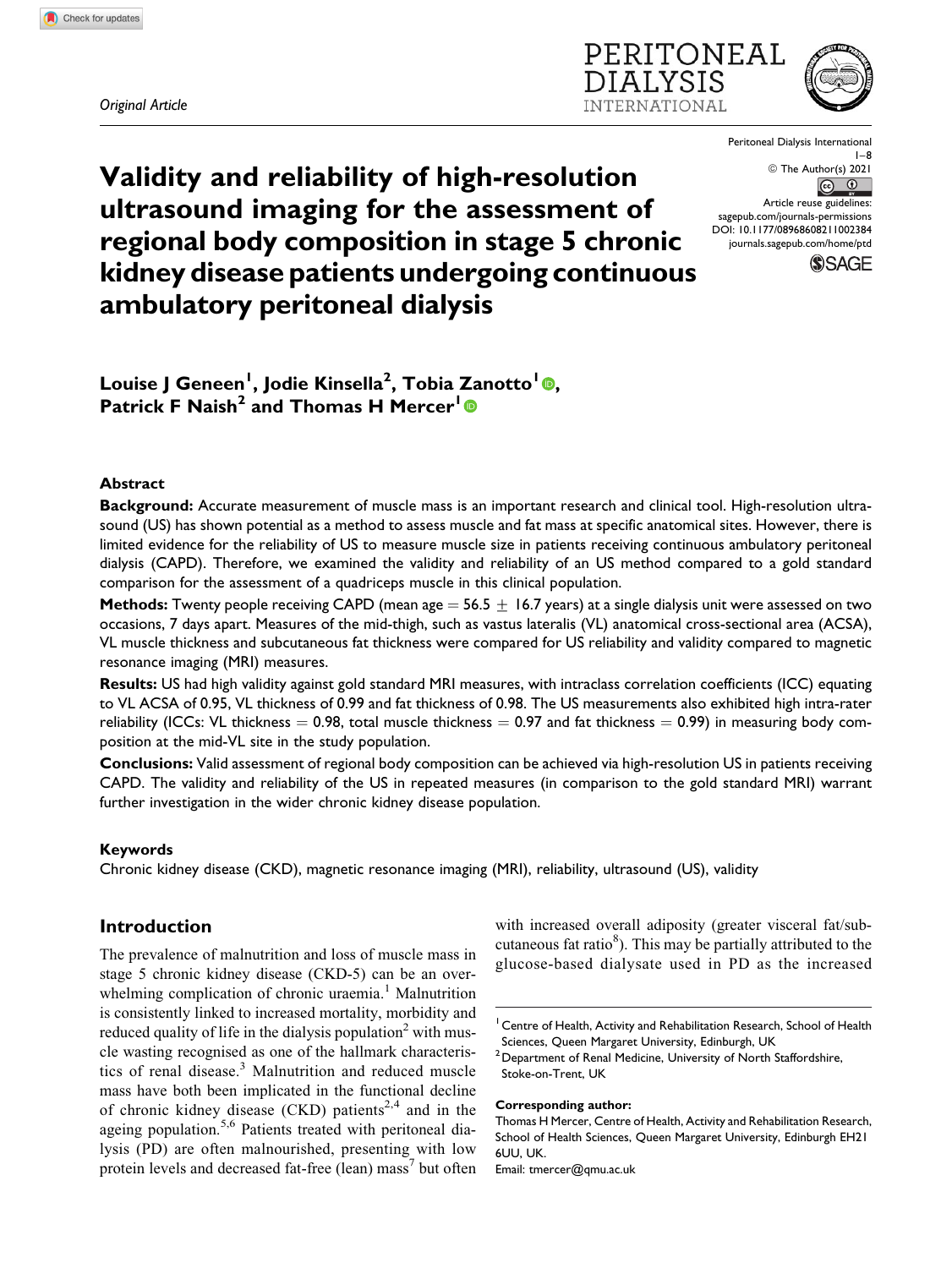availability of glucose in the dialysate promotes greater uptake and assimilation by the body, $9$  thereby potentially masking the extent of the underlying muscular atrophy.

Anthropometric measures such as skinfold thicknesses and waist and limb circumferences are routinely taken with the intention of monitoring the nutritional status of CKD patients. However, basic measures such as limb circumference do not allow accurate composition analysis of the limb being measured,<sup>10</sup> and skinfold measures using calipers are highly prone to error, regardless of how well trained and experienced the technician is, as skin calipers have been shown to overestimate the subcutaneous fat thicknesses of the thigh in individuals with higher fat values.<sup>11</sup>

The accurate measurement of muscle mass is an important research and clinical tool for assessing change from an intervention, monitoring progression/deterioration associated with this stage of CKD or from disuse and frailtyrelated ageing.<sup>12</sup> Direct measurement of muscle mass is not always feasible by means of magnetic resonance imaging (MRI) or other reference methods (e.g. total body potassium, dual energy x-ray absorptiometry (DEXA)) due to financial or time costs, general patient access or the sheer volume of patients that needs to be monitored. However, ultrasound (US) is a relatively expedient method of this type of data acquisition and has been shown to safely produce highquality images of muscle size and structure.<sup>13</sup> Equipment is inexpensive in comparison to other clinical methods such as MRI or DEXA and can be taken to the patient at their bedside, in a research laboratory, or other nonclinical site.

High-resolution US has shown great potential as an alternative (near-bedside/near-patient) method to assess muscle and fat mass at specific anatomical sites; it has been shown to accurately measure change in muscle size resulting from anabolic interventions and also to monitor the effects of ageing and disuse in a variety of healthy and clinical populations (e.g. healthy adults, $14$  people with knee-joint injury, $15$  people affected by chronic respiratory disease,<sup>16</sup> frail and critically ill patients<sup>17,18</sup>). However, there is currently limited evidence for the reliability of US to measure muscle size in renal populations $19-22$  and none in patients receiving PD.

The purpose of this study was, therefore, to examine the validity and reliability (reproducibility and potential sensitivity) of an US method compared to a gold standard comparison (MRI) for the assessment of a quadriceps muscle (vastus lateralis (VL)) anatomical cross-sectional area (ACSA), muscle thickness and fat thickness in CKD-5 patients undergoing continuous ambulatory peritoneal dialysis (CAPD) therapy.

# **Methods**

## *Study design, setting and participants*

A cross-sectional design was used for this validity and reliability study. Twenty (18 male and 2 female) CKD-5 patients undergoing CAPD at a single hospital dialysis unit volunteered to take part in the study. The CAPD patients received, during the day,  $4 \times 2$  L exchanges with a 1.36% or 3.86% glucose concentration. The dialysis prescription is based on either  $3 \times 1.36\% + 1 \times 3.86\%$  (3:1 regimen) or  $2 \times 1.36\% + 2 \times 3.86\%$  (2:2 regimen). The PD fluid consisted of 5.38 g/l NaCl, 4.48 g/l sodium lactate, 0.184  $g/l$  CaCl<sub>2</sub> and 0.051  $g/l$  MgCl<sub>2</sub>.

Patients were considered eligible if they were 18 years of age or older, were independently mobile, were fluent in written and spoken English and were able to give consent. Patients were excluded if they had any diagnosis of unstable angina, or amputation that would mean they were unable to fully participate in the required measurement site. We limited recruitment to patients on CAPD only to standardise the type of PD treatment. All participants were ambulatory and free from recent hospitalisations (i.e. in the previous month) at the time of assessment.

This research project conformed to the ethical principles for medical research involving human participants, as set out by the world medical association declaration of Helsinki, and received ethical approval by the University Hospital of North Staffordshire NHS Trust Ethics Committee. Participant incentives were not used for this research project and all participants provided written informed consent.

# *Standardisation of assessment procedures*

Participants attended two sessions, 7 days apart. US assessments were performed in both sessions at a similar time of day, and MRI measurements were made during the second visit only. US and MRI measurements were acquired in a counter-balanced fashion. All data were acquired with dialysate in the peritoneal cavity. All outcome measures were taken by a single assessor (blinded to group allocation) highly experienced in ultrasonography and anthropometry in both clinical and laboratory settings.

# *US measurements*

All US measurements were attained twice on each occasion in two-dimensional (2D) brightness mode (B-mode) via a portable US system (SonoSite® 180 Plus; SonoSite Inc., Bothell, Washington, USA) using a 7.5-MHz linear array probe. Participants lay supine for a period of 20 min prior to any measurements being taken to allow fluid equilibration to occur. The probe head was coated with water-soluble transmission gel which provided acoustic contact without depressing the dermal surface. Compression of the tissues was kept to an absolute minimum by maintaining a consistent low pressure with the US probe throughout scanning. All assessments were undertaken after identification of the measurement sites by palpitation and then US scanning of the key anatomical landmarks. The skin surface was marked with a nonpermanent marker and an angioma (mole) map was constructed for each participant to ensure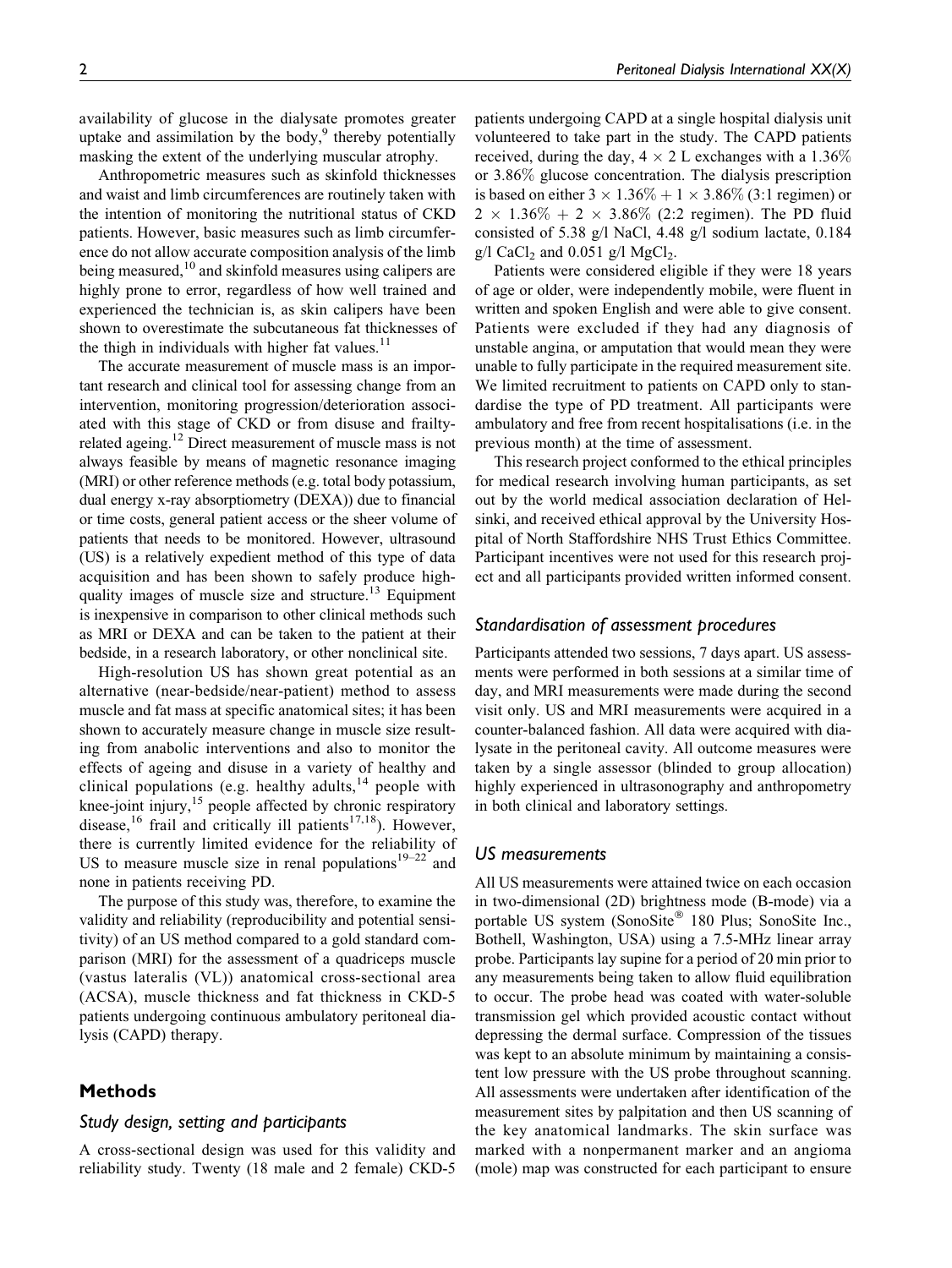

**Figure 1.** Comparison of MRI and US measures of VL ACSA, VL thickness and fat thickness.The line of equality represents perfect agreement between the methods (where  $x = y$ ).

Any data points away from this line demonstrate a bias or level of disagreement. MRI: magnetic resonance imaging; US: ultrasound; VL: vastus lateralis; ACSA: anatomical cross-sectional area.

the correct location and placement of the probe for repeat assessments.

ACSA of the VL was examined by US at mid-femur (identified as the distance halfway between the apex of the greater trochanter and the apex of the lateral epicondyle) with the US probe held transversely, perpendicular to the skin, thus allowing a view of the muscle in the axial plane.

The probe was moved in a straight line from the lateral to the medial edge of the VL over external markers that were placed on the skin. All scans were captured on videotape to allow subsequent analysis. The external markers cast an acoustic shadow on each image which acted as reference points allowing the ACSA image to be reconstructed on a computer using imaging software (Adobe Photoshop; Adobe Systems Inc., San Jose, California, USA). These reconstructed ACSA images were then measured using digitising software (NIH Image, National Institute of Health, Bethesda, Maryland, USA).

US muscle and fat thickness measurements were recorded in the axial plane at the mid-femur length/mid-VL width intersect (defined as mid-VL). Once the image was located, the screen was frozen and the systems calipers were used to measure tissue thicknesses. Calipers were removed to capture a second image for later analysis. Fat thickness was measured as the distance between the skin surface and the fat/VL interface (or tissue plane). VL muscle thickness was measured as the distance from the fat/VL tissue plane to the VL/vastus intermedius (VI) tissue plane (Supplemental Figures 1 and 2). All US measurements were performed on the left leg and were repeated after 7 days.

# *MRI measurements*

A 0.2-T MRI extremities scanner (E-Scan; ESAOTE Biomedica, Genova, Italy) with a flexible coil was used to obtain axial plane scans at mid-femur length for the left leg of all participants (Supplemental Figure 3). Axial plane scans were acquired using a T1-weighted spin echo profile with the following parameters – time to echo: 16 ms; repetition time: 38 ms and field of view:  $160 \times 160$ mm<sup>2</sup> . All participants lay supine for 20 min prior to and during the scanning procedure. Oil capsules were placed lightly on the surface of the skin along the mid-femur length line to highlight this point precisely on the MRI scan; the oil capsules are clearly visible on T1-weighted MR images. The capsules were oriented in such a manner to allow the examiner to identify precisely the mid-VL point. ACSA of the VL muscle was determined at the mid-femur length. VL muscle thickness and fat thickness were obtained at mid-VL (as described above) from the MRI scans. Images were subsequently analysed using digitising software (NIH ImageJ).

## *Statistical analysis*

Statistical analyses were performed with SPSS (Version 21.0 for Windows; SPSS Inc., Chicago, Illinois, USA). The Shapiro–Wilk test was used to check whether data were normally distributed, and standard statistical methods were used for the calculation of mean and SDs where appropriate. Validity assessments (US measures and MRI) were determined by intraclass correlation coefficient (ICC),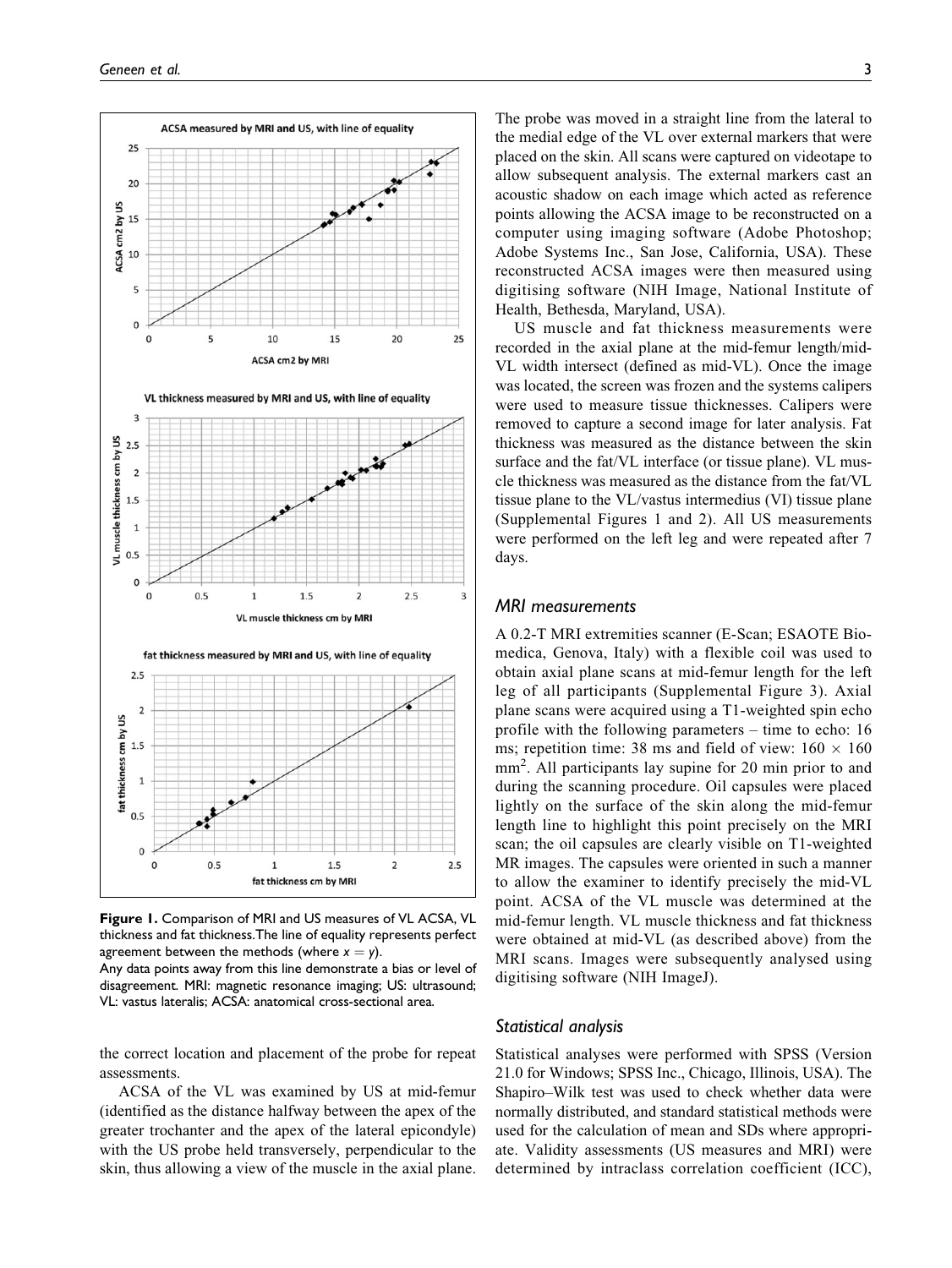

**Figure 2.** VL ACSA, VL thickness and fat thickness logtransformed Bland–Altman graphs; logaverage along the *x*-axis, and logjdifference<sup>j</sup> on the *y*-axis.

Limits of agreement (1.96  $\times$  SD) are shown with the dashed line, and mean by the solid line. VL: vastus lateralis; ACSA: anatomical cross-sectional area.

using a two-way random effects model (absolute agreement definition<sup>23</sup>). Bland–Altman analyses with logarithmic transformations were then performed to compare the two methods. Intra-observer reliability/repeatability for US measurement of the VL muscle, muscle thickness and ACSA was tested through ICC computed by two-way mixed effects model.<sup>24</sup> Typical error (standard error of the measurement (SEM)) was assessed for both intra-observer reliability of the US method and as validity between US and MRI. SEM was calculated using the equation  $SD_{diff}$  $\sqrt{2}$ , where SD<sub>diff</sub> is the SD of the difference scores between the two tests. The minimal detectable changes of the US and MRI methods were defined using a 95% confidence



**Figure 3.** Intra-rater reliability using US for the measurement of VL muscle thickness and fat thickness at the mid-VL point. The line of equality represents perfect agreement between the measures (where  $x = y$ ). Any data points away from this line demonstrate a bias or level of disagreement. US: ultrasound; VL: vastus lateralis.

interval (CI) and the equation  $(1.96)(\sqrt{2})(SEM)$ .<sup>25</sup> Relationships between measures of muscle mass were assessed using Pearson's correlation coefficient. Statistical significance was set at  $p < 0.05$ , and results are presented as mean and SD unless otherwise stated.

## **Results**

# *Participant characteristics*

Participants had a mean age of 56.5  $\pm$  16.7 years (median = 60, range: 18–79) with measured height, body mass and body mass index (BMI) of  $170.1 + 7.4$  cm,  $78.0 + 15.4$  kg and  $26.8 \pm 3.8$  kg/m<sup>2</sup> (median = 26.3, range: 19.9–38.7), respectively. The mean CAPD vintage of participants was 30.7  $\pm$  32.2 months with Kt/V=2.04  $\pm$  0.6, haemoglobin= 11.6  $\pm$  1.4 g/dl, albumin = 37.45  $\pm$  4.6 g/dl, venous  $tCO<sub>2</sub> = 28.8 \pm 4.5$  (mmol) and parathyroid hormone (PTH)  $= 22.7 \pm 23.4$  pmol/l, respectively.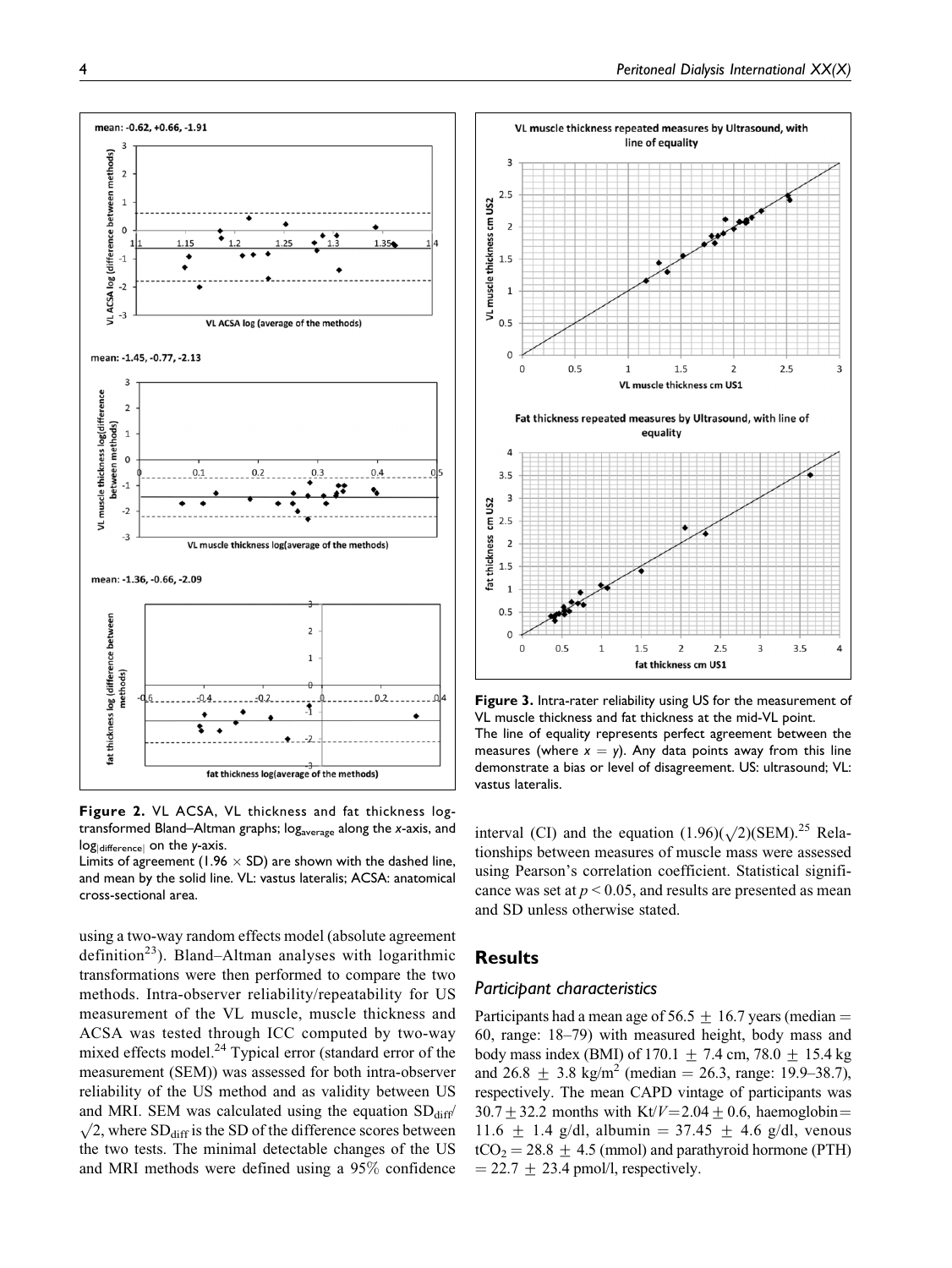|                                                                           | N | US | <b>MRI</b> | ICC (95% CI)                                     |                | Absolute difference Typical error (95% CI) | Limits of<br>agreement |
|---------------------------------------------------------------------------|---|----|------------|--------------------------------------------------|----------------|--------------------------------------------|------------------------|
| $ACSA$ (cm <sup>2</sup> )                                                 |   |    |            | $19$ 17.82 + 2.82 18.07 + 2.92 0.95 (0.88, 0.98) | $+0.25 + 0.86$ | 0.61(0.46, 0.90)                           | 1.81                   |
| VL thickness (cm) $20$ 1.91 + 0.37 1.91 + 0.36 0.99 (0.97, 0.99)          |   |    |            |                                                  | $0.00 + 0.06$  | 0.04(0.03, 0.06)                           | 0.12                   |
| Fat thickness (cm) $10$ 0.75 $\pm$ 0.60 0.70 $\pm$ 0.52 0.98 (0.91, 0.99) |   |    |            |                                                  | $-0.03 + 0.07$ | 0.05(0.04, 0.09)                           | 0.17                   |

Table 1. US validity at mid-VL site compared to MRI.<sup>a</sup>

ACSA: anatomical cross-sectional area; VL: vastus lateralis; ICC: intra-class correlation; CI: confidence interval; US: ultrasound; MRI: magnetic resonance imaging.

 $^{\circ}$ Results are presented as mean  $\pm$  SD.

Table 2. Intra-rater reliability of US at mid-VL point.<sup>a</sup>

|                             |    | US $\mid$ (cm) | US $2$ (cm)   | ICC (95% CI)     | Typical error (95% CI) | MDC (cm) |
|-----------------------------|----|----------------|---------------|------------------|------------------------|----------|
| Mid-VL thickness (cm)       | 20 | $1.91 + 0.37$  | $1.92 + 0.35$ | 0.98(0.95, 0.99) | 0.05(0.04, 0.07)       | 0.14     |
| Total muscle thickness (cm) | 10 | $1.83 + 0.44$  | $1.83 + 0.42$ | 0.97(0.94, 0.99) | 0.07(0.05, 0.13)       | 0.19     |
| Fat thickness (cm)          | 20 | $0.95 + 0.83$  | $0.96 + 0.83$ | 0.99(0.98, 1.00) | 0.08(0.06, 0.11)       | 0.22     |

VL: vastus lateralis; US: ultrasound; ICC: intra-class correlation; MDC: minimal detectable change; CI: confidence interval.  $^{\rm a}$ Results are presented as mean  $\pm$  SD.

# *Validity of US measurements*

US and MRI were highly and significantly correlated (ICC for ACSA = 0.95 [95% CI 0.885–0.982],  $p < 0.001$ ; VL muscle thickness =  $0.988$  [95\% CI 0.970-0.995],  $p \le 0.001$ and fat thickness =  $0.978$  [95% CI 0.912–0.994],  $p < 0.001$ , Table 1) with no significant difference between the two methods ( $p > 0.2$  for all measures). This was initially graphed with the line of equality between methods to demonstrate the correlation (Figure 1).

Bland–Altman analyses were then performed of the two methods being compared (MRI and US) to illustrate the agreement between them (Supplemental Figure 4). The sample size was too small to comment on whether accuracy changes with tissue size, and despite the limits of agreement being quite narrow they may still have been affected by the one or two outliers. Logarithmic transformations were performed to remove any skew, and to further investigate any linearity and correlations. The modulus of the previously calculated average and difference were used in the log-transformation, and the new data were plotted (Figure 2).

The mean (average) differences between US and MRI for ACSA (0.25  $\pm$  0.86 cm<sup>2</sup>) and VL thickness (0.00  $\pm$ 0.06 cm) show MRI yielding slightly higher values than US for each muscle index, with fat thicknesses marginally lower ( $-0.03 \pm 0.07$  cm). Table 1 summarises the validity of US measurement of the VL muscle ACSA, muscle thickness and subcutaneous fat compared to MRI measures.

## *Intra-rater reliability/repeatability of US*

The two consecutive sets of US measures (taken 7 days apart) were highly correlated in the direct measures taken at the mid-VL site, VL muscle thickness (ICC  $= 0.981$ ,

[95% CI 0.953–0.992],  $p < 0.001$ ) and fat thickness (ICC = 0.992 [95\% CI 0.980-0.997],  $p < 0.001$ ; Figure 3).

Table 2 summarises the intra-rater reliability of US measures of the VL muscle thickness, and same site subcutaneous fat thickness. Typical error (SEM) was low, with measures equating to an error of 2.4% (VL thickness, range: 1.8–3.65%) and 10.0% (fat thickness, range: 7.3–15.6%).

# *Concurrent validity (relationship between measures of muscle size)*

In a further analysis, we explored the relationships between the different measures of muscle at the mid-VL site (VL ACSA, total muscle depth and VL-only depth) using US. VL ACSA was positively correlated with total muscle thickness ( $r = 0.530$ ,  $p = 0.02$ ), VL thickness ( $r =$ 0.582,  $p = 0.009$ ) and did not correlate with fat thickness  $(r = 0.305, p = 0.204)$ . Total muscle thickness was positively correlated with VL thickness ( $r = 0.989$ ,  $p < 0.001$ ) and did not correlate with fat thickness ( $r = 0.267$ ,  $p =$ 0.229). Finally, VL thickness was not correlated with fat thickness ( $r = 0.326$ ,  $p = 0.138$ ).

# **Discussion**

The results of this study indicate that in comparison with MRI measurements, the use of 2D B-mode ultrasonography (US) is a valid means of characterising VL muscle ACSA in patients receiving CAPD therapy (Table 1). However, although no statistically significant differences were revealed between MRI and US assessments of muscle and subcutaneous fat thickness at the mid-VL site, it is nonetheless evident from the log-transformed data described in Figure 2 that a small degree of negative systematic bias exists for both.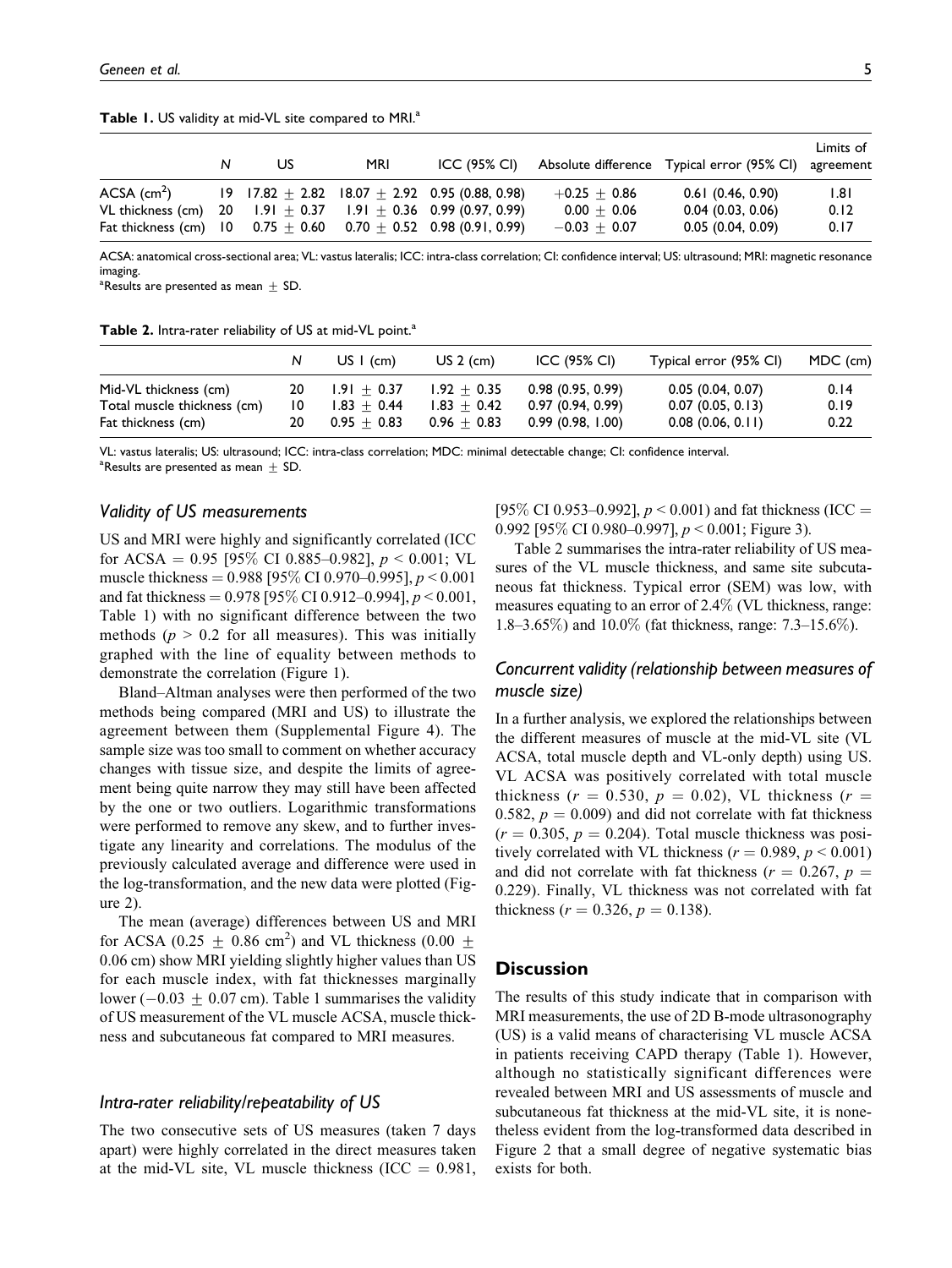The typical error in this study (Table 1) equated to  $2.6\%$ (VL ACSA),  $1.8\%$  (VL thickness) and  $6.0\%$  (fat thickness). This is in-line with previous US-MRI validation studies (in non-renal disease populations) that have used US to measure the quadriceps muscle (VL ACSA  $ICC = 0.905$ , error  $= 0.38$  cm<sup>2</sup>, healthy participants<sup>14</sup>; VL ACSA ICC  $=$ 0.999, healthy participants<sup>26</sup>;  $4.4\%$  error against computed tomography (CT), coronary arterial disease patients<sup>27</sup>) and other sites (hip, ICC =  $0.81-0.89$ , healthy participants<sup>28</sup>; lower trapezius,  $r = 0.77$ , healthy/asymptomatic participants<sup>29</sup>). More importantly, the study results are aligned with findings from a recent US-MRI validation study which reported a strong positive correlation between rectus femoris ACSA and total quadriceps volume ( $r^2 = 0.815$ ,  $p \le 0.001$ ) in patients with stage 3b–5 CKD.<sup>21</sup> In addition, US-CT validation studies conducted in acute kidney injury, pre-dialysis CKD and haemodialysis populations have also found strong correlations between measures of quadriceps muscle (rectus femoris ACSA,  $r = 0.826$ ,  $p < 0.001$ ; rectus femoris and VI muscle thicknesses, ICC  $= 0.92 - 0.97$ ,  $p \le 0.001$ ) as assessed by these two methods.<sup>19,30,31</sup>

US scans are able to clearly distinguish between muscle, fat and connective tissue $32$  and also allow accurate selection of measurement sites. This method can provide information on ACSA changes along the entire muscle length in response to training, disuse and sarcopenia.<sup>26</sup>

Given that clinical disturbances such as fluid accumulation and muscle wasting are very common in CKD, measures that can distinguish between tissues (unlike BMI, body mass and limb circumference) and accurately reflect excess body fat are very useful. The ability to quickly and accurately assess change in the CKD population may contribute to further explanations and associations with prognosis or mortality, such as ongoing research into the obesity paradox/reverse epidemiology.<sup>33</sup>

The US measurements were found to be highly repeatable (Table 2) in the study participants. Fat measurement error was greater and more variable (Table 2, repeatability, 10.0%) than VL muscle thickness using US (Table 2, VL depth 2.4%). The larger variation observed may in part be due to some compression of the subcutaneous fat beneath the probe during the procedure, but other studies have also found lower repeatability in measures of subcutaneous fat where participants were classed as overweight or obese (ICC =  $0.92^{34}$ ) as in this participant group (BMI =  $26.8 \pm 3.8$  kg/m<sup>2</sup>).

The reported ICC of repeated measures of VL muscle depth (0.98, Table 2) of the thigh is well within, and at the better end of the range of acceptable-to-excellent reliability seen in other studies of both healthy and unwell populations  $(ICC = 0.72-0.99^{26,35})$ . Previously, repeated measurements of ACSA have been reported with 'good' reproducibility in young healthy subjects (ICC =  $0.87$ , rectus femoris<sup>36</sup>); lower than the accuracy found in the direct depth measurement in this CKD-5 patient study. The variation in error between VL muscle measures is small but notable; ACSA measurement error is marginally higher than measures of VL depth as there is more scope for the accumulated inflation of small errors during image collation.

The benefits of using US in cachectic patients to assess muscle quality and architecture have been previously alluded to. $37$  Alongside the demonstrated validity and reliability of this method for CKD patients treated by CAPD, US is clearly a useful tool for comparative and interventional research studies, especially with the increased expediency of the US method and the reduction in participant burden (compared to gold standard and other reference methods), the advantages are even more apparent.

This study also investigated the relationship between the VL thickness and VL ACSA. Unsurprisingly, VL thickness, total muscle thickness and VL ACSA were highly correlated with each other, with VL thickness particularly well correlated to both total muscle thickness and VL ACSA ( $p < 0.01$ ).

Using a thickness measure as an alternative to ACSA has been explored in other studies and found to provide very similar degrees of correlation (and therefore information) with slightly better concordance in the lower extremities such as the upper thigh ( $r = 0.922{\text -}0.949$ ,  $p \le 0.001^{38}$ ) or mid-quadriceps ( $r = 0.91^{39}$ ), compared to the upper extremities (mid-upper arm,  $r = 0.870{\text -}0.915$ ,  $p < 0.001^{40}$ ).

This highly significant correlation between these measures means a direct thickness measure might be able to provide acceptably similar information for monitoring and assessment purposes as the ACSA would. It is a more expedient process and measure in comparison to the more time-intensive image reconstruction and measurement of ACSA. By using one clear image at a single site, researchers and/or clinicians can minimise the risk of both measurement and processing errors.

Some limitations of our investigation should be acknowledged. Measuring the muscle and subcutaneous fat at the mid-VL site only means the validity and reliability of US cannot necessarily be applied to all body sites. Similarly, a direct comparison of our findings with those of others in similar clinical settings is not possible. In addition, this study used only a single assessor when examining reliability, and thus the results are for intra-rater reliability alone. Previous research has shown excellent inter-rater reliability in patients with acute kidney injury.<sup>22</sup> However, we cannot make any conclusive statement as to whether another assessor would show a similar level of accuracy in their measures. US assessments are generally performed by practitioners with specific training and experience to avoid common measurement issues such as excessive compression of tissues and misplacement of the US probe. Therefore, generalisation for use by a multitude of clinicians is not possible without further inter-rater reliability testing or training.

# **Conclusions**

Valid assessment of regional body composition can be achieved via high-resolution US in CKD-5 patients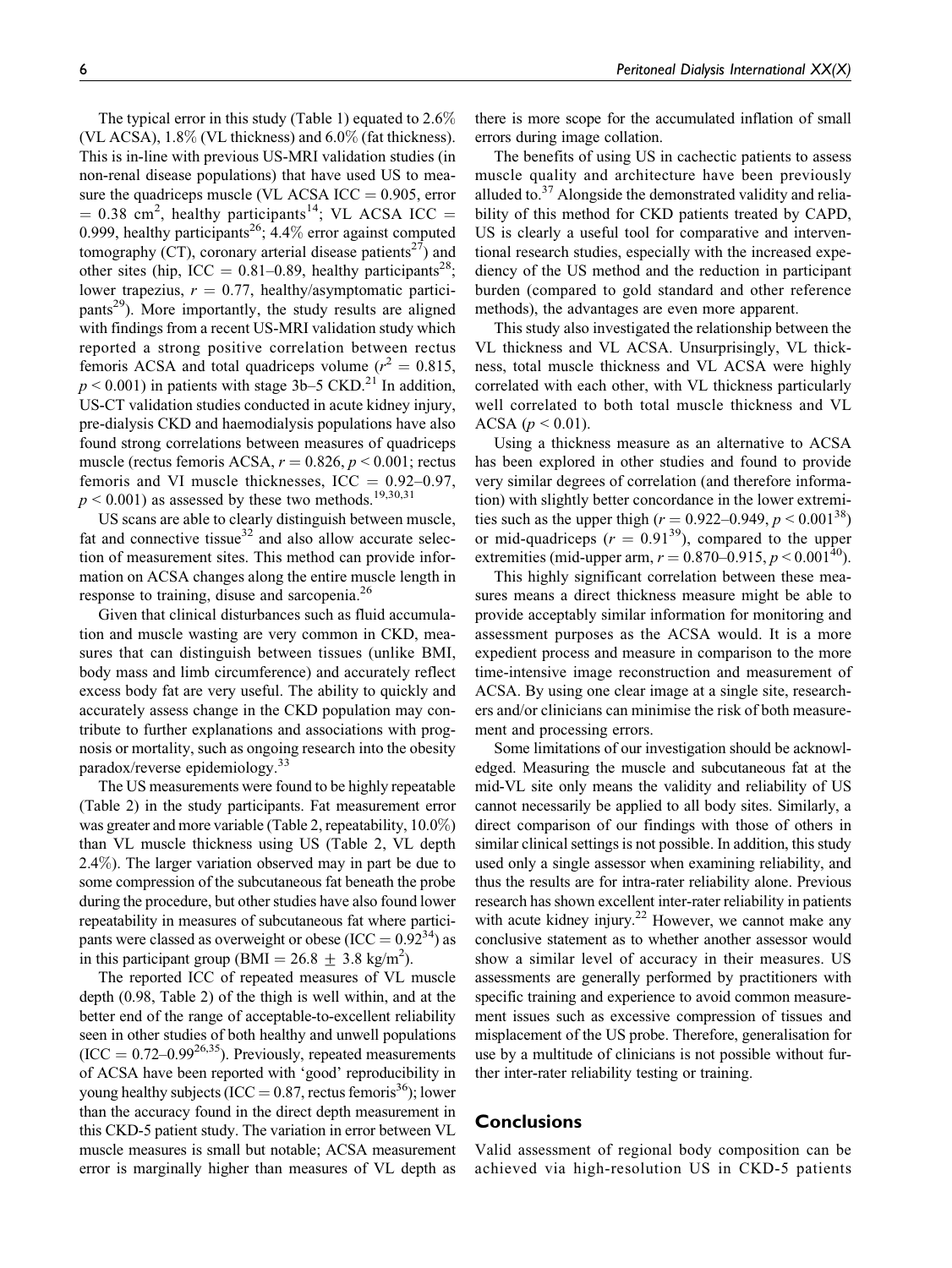receiving CAPD. In the study population, there was a high correlation between VL ACSA and VL muscle thickness in the axial plane, with all US measures highly repeatable and characterised by low measurement error. The validity and reliability of the US in repeated measures (in comparison to the gold standard MRI) warrant further investigation in the wider CKD patient population. Future studies aiming to investigate the clinical utility of US should also explore the relationship between US measures and nutrition/patientrelated outcomes.

#### **Acknowledgements**

None.

## **Author contributions**

Louise J Geneen conceived and designed the study, participated in data acquisition, performed the analysis and drafted the original manuscript; Jodie Kinsella participated in data acquisition and critically revised the article for important intellectual content; Tobia Zanotto participated in interpretation of data and findings and critically revised the article for important intellectual content; Patrick F Naish conceived and designed the study and critically revised the article for important intellectual content; Thomas H Mercer conceived and designed the study, participated in interpretation of data and findings and critically revised the article for important intellectual content. All authors reviewed and approved the final version of the manuscript and take public responsibility for the overall work.

#### **Declaration of conflicting interests**

The author(s) declared no potential conflicts of interest with respect to the research, authorship, and/or publication of this article.

#### **Ethical approval**

This research project conformed to the ethical principles for medical research involving human participants, as set out by the World Medical Association Declaration of Helsinki, and received ethical approval by the University Hospital of North Staffordshire NHS Trust Ethics Committee.

## **Funding**

The author(s) received no financial support for the research, authorship, and/or publication of this article.

## **Informed consent to participate**

All participants provided written informed consent for this research project.

## **Informed consent to publish**

None.

# **ORCID iDs**

Tobia Zanotto D<https://orcid.org/0000-0002-6571-4763> Thomas H Mercer **b** <https://orcid.org/0000-0002-5078-4769>

## **Supplemental material**

Supplemental material for this article is available online.

### **References**

- 1. Carrero JJ, Stenvinkel P, Cuppari L, et al. Etiology of the protein-energy wasting syndrome in chronic kidney disease: a consensus statement from the International Society of Renal Nutrition and Metabolism (ISRNM). J Ren Nutr 2013; 23(2): 77–90.
- 2. Lodebo BT, Shah A and Kopple JD. Is it important to prevent and treat protein-energy wasting in chronic kidney disease and chronic dialysis patients? J Ren Nutr 2018; 28(6): 369–379.
- 3. Landi F, Camprubi-Robles M, Bear DE, et al. Muscle loss: the new malnutrition challenge in clinical practice. Clin Nutr 2019; 38(5): 2113–2120.
- 4. Wright M, Southcott E, MacLaughlin H, et al. Clinical practice guideline on undernutrition in chronic kidney disease. BMC Nephrol 2019; 20(1): 370.
- 5. Russ DW, Gregg-Cornell K, Conaway MJ, et al. Evolving concepts on the age-related changes in "muscle quality". J Cachexia Sarcopenia Muscle 2012; 3(2): 95–109.
- 6. Cesari M, Pahor M, Lauretani F, et al. Skeletal muscle and mortality results from the InCHIANTI Study. J Gerontol A Biol Sci Med Sci 2009; 64(3): 377–384.
- 7. Vasselai P, Kamimura MA, Bazanelli AP, et al. Factors associated with body-fat changes in prevalent peritoneal dialysis patients. J Ren Nutr 2008; 18(4): 363–369.
- 8. Pellicano R, Strauss BJ, Polkinghorne KR, et al. Longitudinal body composition changes due to dialysis. Clin J Am Soc Nephrol 2011; 6(7): 1668–1675.
- 9. Schmidt DS and Salahudeen AK. Obesity-survival paradoxstill a controversy? Semin Dial 2007; 20(6): 486–492.
- 10. Buckinx F, Landi F, Cesari M, et al. Pitfalls in the measurement of muscle mass: a need for a reference standard. J Cachexia Sarcopenia Muscle 2018; 9(2): 269–278.
- 11. Selkow NM, Pietrosimone BG and Saliba SA. Subcutaneous thigh fat assessment: a comparison of skinfold calipers and ultrasound imaging. *J Athl Train* 2011; 46(1): 50-54.
- 12. Gollie JM, Harris-Love MO, Patel SS, et al. Chronic kidney disease: considerations for monitoring skeletal muscle health and prescribing resistance exercise. Clin Kidney J 2018; 11(6): 822–831.
- 13. Connolly B, MacBean V, Crowley C, et al. Ultrasound for the assessment of peripheral skeletal muscle architecture in critical illness: a systematic review. Crit Care Med 2015; 43(4): 897–905.
- 14. Ahtiainen JP, Hoffren M, Hulmi JJ, et al. Panoramic ultrasonography is a valid method to measure changes in skeletal muscle cross-sectional area. Eur J Appl Physiol 2010; 108: 273–279.
- 15. Uremović M, Pasić MB, Serić V, et al. Ultrasound measurement of the volume of musculus quadriceps after knee joint injury. Coll Antropol 2004; 28(Suppl 2): 227–233.
- 16. Greening NJ, Harvey-Dunstan TC, Chaplin EJ, et al. Bedside assessment of quadriceps muscle by ultrasound after admission for acute exacerbations of chronic respiratory disease. Am J Respir Crit Care Med 2015; 192(7): 810–816.